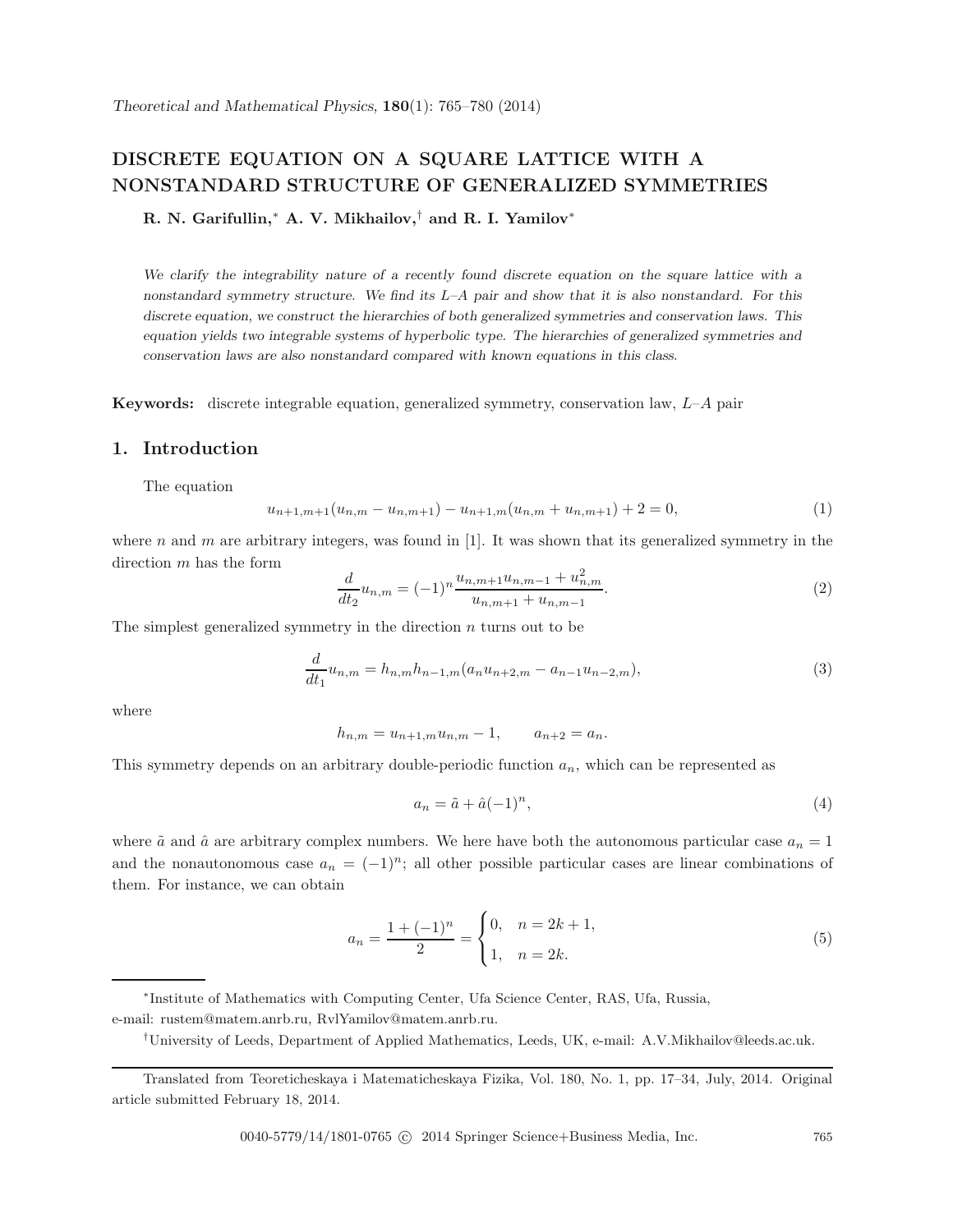Generalized symmetries (2) and (3) are themselves integrable equations. More precisely, for any fixed n in case  $(2)$  and for any fixed m in case  $(3)$ , we have an integrable equation with one continuous and one discrete variable. Equation (1) generates the chains of the auto-Bäcklund transformations for each of Eqs.  $(2)$  and  $(3)$  (see [2] for more details). Symmetries  $(2)$  and  $(3)$  are compatible not only with  $(1)$  but also with each other on solutions of discrete equation (1). On the other hand, Eq. (1) can be obtained as the compatibility condition of generalized symmetries (2) and (3). For these and many other reasons, we here consider the triad of Eqs. (1)–(3) as a whole instead of the single discrete equation (1). This approach allows obtaining some important results, which are presented in Secs. 2 and 3.

Almost all known integrable discrete equations of the form

$$
F_{n,m}(u_{n,m}, u_{n+1,m}, u_{n,m+1}, u_{n+1,m+1}) = 0
$$
\n<sup>(6)</sup>

with symmetries in both the directions n and m have generalized symmetries of the form  $[2]-[5]$ 

$$
\frac{d}{dt_1}u_{n,m} = \Phi_{n,m}(u_{n+1,m}, u_{n,m}, u_{n-1,m}),
$$
\n
$$
\frac{d}{dt_2}u_{n,m} = \Psi_{n,m}(u_{n,m+1}, u_{n,m}, u_{n,m-1}).
$$
\n(7)

Along with Eq.  $(1)$  we know only a few exceptions obtained in  $[6]-[8]$ . In those examples, the simplest generalized symmetries in both directions have a more complicated structure than (7): they also depend on  $u_{n\pm 2,m}$  or  $u_{n,m\pm 2}$ .

From the standpoint of the structure of generalized symmetries, Eq. (1) is the only one of its kind, and we therefore study it in more detail. In Sec. 2, we construct the  $L-A$  pairs for each of Eqs. (1)–(3) and show that the  $L-A$  pair for Eq. (1) is also nonstandard. In Sec. 3, using the obtained triad of  $L-A$  pairs, we find two hierarchies of conservation laws for discrete equation (1). In Sec. 4, we construct a master symmetry for Eq. (2) and the recursion operator for Eq. (3), thus obtaining the hierarchies of generalized symmetries for the discrete equation in each of the directions n and m. In Sec. 5, using the triad of Eqs. (1)–(3), we construct two examples of continuous integrable hyperbolic systems.

### **2. The** *L***–***A* **pairs**

Constructing the  $L-A$  pair for Eq.  $(1)$ , we use the following interesting property of symmetry  $(3)$ . This symmetry turns out to be equivalent to the known system of two equations found by Tsuchida (see (3.13) in  $[9]$ . The L–A pair for this system is known and is given in that paper.

Applying the transformation

$$
v_k \to (-1)^k v_k, \qquad w_k \to (-1)^{k+1} w_k
$$

and appending the point symmetry, we can write the Tsuchida system in the form

$$
\frac{d}{dt_1}v_k = (\alpha v_{k+1} - \beta v_{k-1})(v_k w_k - 1)(v_k w_{k+1} - 1),
$$
\n
$$
\frac{d}{dt_1}w_k = (\beta w_{k+1} - \alpha w_{k-1})(v_k w_k - 1)(v_{k-1} w_k - 1).
$$
\n(8)

This system is an integrable discretization of one of the nonlinear Schrödinger equations with derivative, introduced in  $[10]$  (also see  $[11]$ ). For any fixed m, Eq. (3) is related to system (8) as

$$
v_k = u_{2k,m}, \qquad w_k = u_{2k-1,m}, \qquad \alpha = a_{2k}, \qquad \beta = a_{2k-1}.
$$
 (9)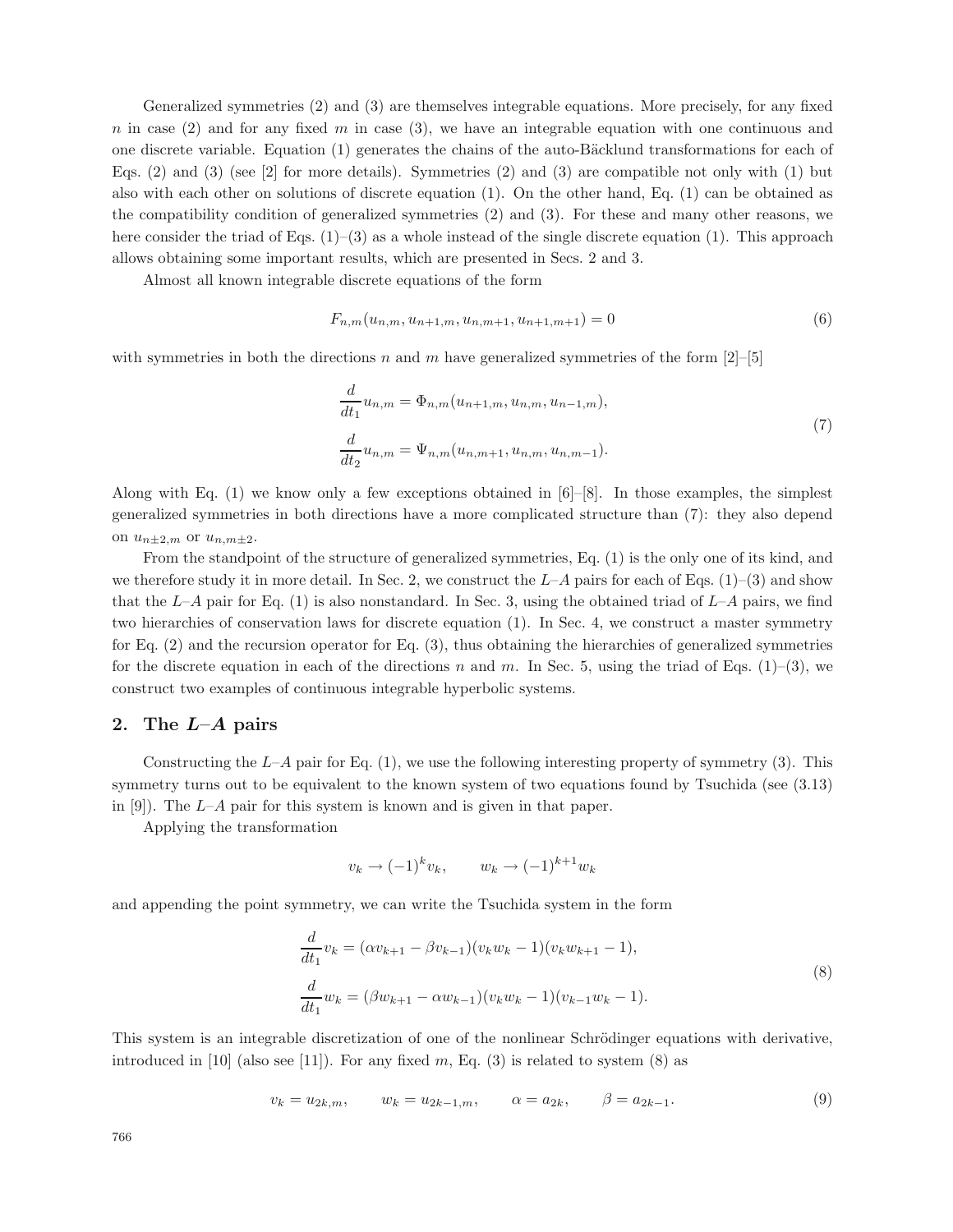We note that system (8) is a linear combination of two compatible systems corresponding to the particular cases  $\alpha = 1$ ,  $\beta = 0$  and  $\alpha = 0$ ,  $\beta = 1$ . In this sense, system (8) is an analogue of the known Ablowitz–Ladik chain, which is also a linear combination of two commuting equations of the relativistic Toda type (see, e.g., Sec. 5.2 in [12]).

The equations related by transformation (9) are equivalent, and we can transfer the generalized symmetries and conservation laws from one equation to the other (see [13]). We obtain the  $L-A$  pair for (3) using transformation (9) and rewriting the known  $L-A$  pair for (8) obtained in [9]. This  $L-A$  pair is standard and is represented by the pair of compatible linear equations

$$
T_k \Phi_k = U_k \Phi_k, \qquad D_{t_1} \Phi_k = V_k \Phi_k,\tag{10}
$$

where  $\Phi_k$  is a two-component vector function,  $U_k$  and  $V_k$  are  $2\times 2$  matrices depending on the spectral parameter, and  $T_k$  is the shift operator in k,  $T_k h_k = h_{k+1}$ .

It is clear from transformation (9) that the shift of the functions  $v_k$  and  $w_k$  in k corresponds to the double shift of  $u_{n,m}$  in n. We therefore obtain the L–A pair for (3) in a somewhat different form,

$$
T_n^2 \Psi_{n,m} = N_{n,m} \Psi_{n,m}, \qquad D_{t_1} \Psi_{n,m} = A_{n,m} \Psi_{n,m}.
$$
 (11)

Here,  $T_n$  is the shift operator in n, and the matrices  $N_{n,m}$  and  $A_{n,m}$  have the forms

$$
N_{n,m} = \begin{pmatrix} h_{n,m}(1-\lambda) - 2\lambda & u_{n+1,m}(\lambda - 1) \\ -2\lambda u_{n,m} h_{n+1,m} & h_{n+1,m}(\lambda - 1) \end{pmatrix},
$$
\n(12)

$$
A_{n,m} = \begin{pmatrix} h_{n-1,m} \left( a_{n-1} u_{n+1,m} u_{n-2,m} + a_n \frac{\lambda - 1}{\lambda + 1} \right) + & -a_n u_{n-1,m} \frac{\lambda - 1}{\lambda + 1} - a_{n-1} u_{n+1,m} \\ & + a_{n-1} \frac{2\lambda}{\lambda - 1} & & -a_n u_{n-1,m} \frac{\lambda - 1}{\lambda + 1} - a_{n-1} u_{n+1,m} \\ 2\lambda h_{n-1,m} \left( \frac{u_{n,m} a_n}{1 + \lambda} + \frac{u_{n-2,m} a_{n-1}}{\lambda - 1} \right) - & h_{n,m} (a_n u_{n-1,m} u_{n+2,m} - a_{n-1}) \\ & -a_n u_{n,m} u_{n-1,m} \frac{2\lambda}{1 + \lambda} & & \end{pmatrix} . \tag{13}
$$

The operator  $T_n^2 - N_{n,m}$  in the first equation in (11) is a discrete analogue of the Schrödinger operator with matrix coefficients. The compatibility condition for Eqs. (11) has the form

$$
D_{t_1} N_{n,m} = (T_n^2 A_{n,m}) N_{n,m} - N_{n,m} A_{n,m}, \qquad (14)
$$

and this relation is equivalent to Eq. (3). The  $L-A$  pair can be rewritten in the standard form using  $4\times4$ matrices,

$$
T_n \begin{pmatrix} \Psi_{n,m} \\ \Psi_{n+1,m} \end{pmatrix} = \begin{pmatrix} 0 & E \\ N_{n,m} & 0 \end{pmatrix} \begin{pmatrix} \Psi_{n,m} \\ \Psi_{n+1,m} \end{pmatrix},
$$

$$
D_{t_1} \begin{pmatrix} \Psi_{n,m} \\ \Psi_{n+1,m} \end{pmatrix} = \begin{pmatrix} A_{n,m} & 0 \\ 0 & A_{n+1,m} \end{pmatrix} \begin{pmatrix} \Psi_{n,m} \\ \Psi_{n+1,m} \end{pmatrix}.
$$

Passing to  $z_m = i^m u_{n,m}$  for any fixed  $n \in \mathbb{Z}$  and using time dilation, we obtain the well-known equation [14], [15]

$$
\frac{dz_m}{dt_2} = \frac{z_{m+1}z_{m-1} + z_m^2}{z_{m+1} - z_{m-1}}\tag{15}
$$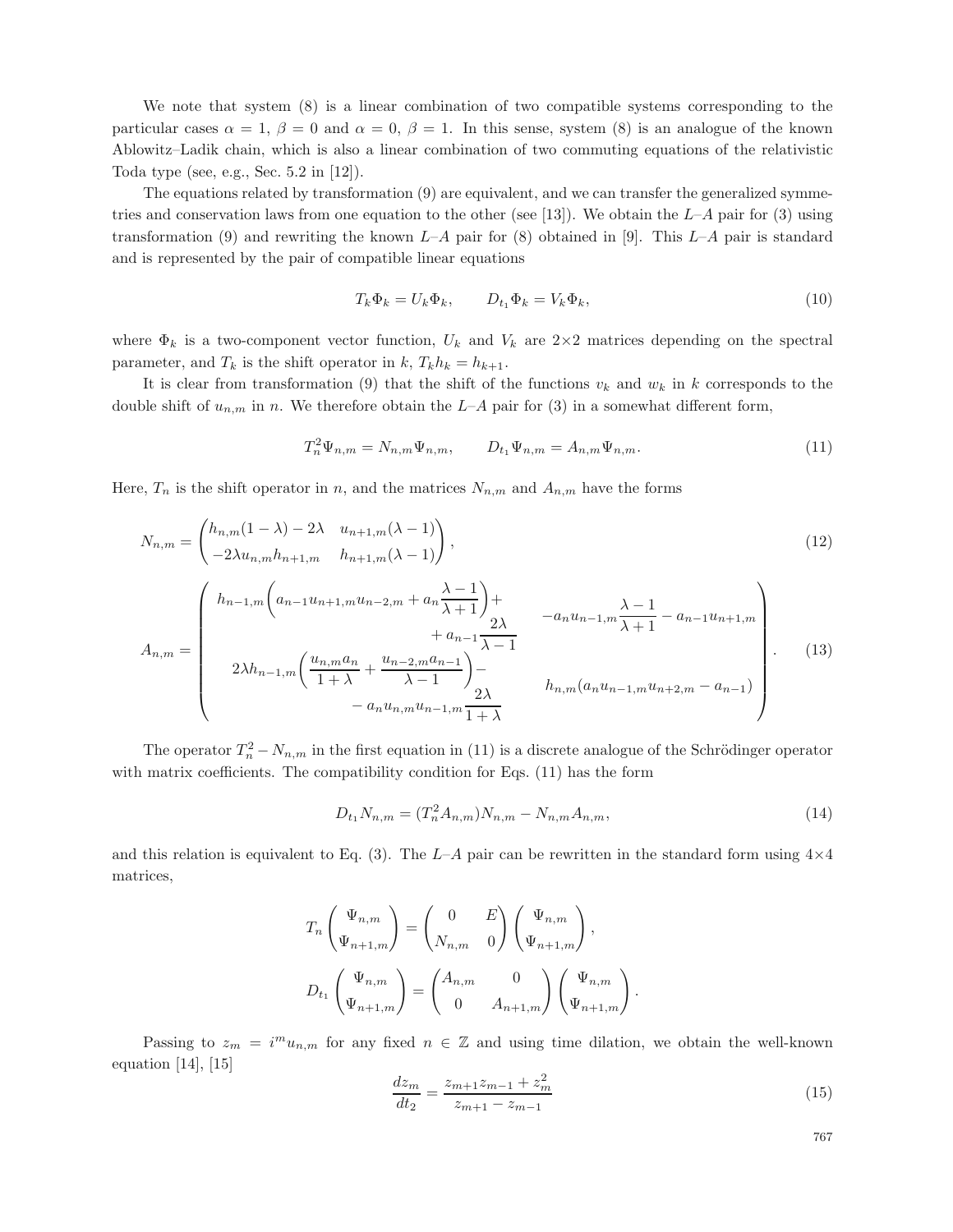for symmetry (2). The auxiliary linear problem for equations of this type is known [4]. It is the standard problem

$$
T_m \Psi_{n,m} = M_{n,m} \Psi_{n,m}, \qquad D_{t_2} \Psi_{n,m} = B_{n,m} \Psi_{n,m}.
$$
\n(16)

Here,  $M_{n,m}(u_{n,m}, u_{n,m+1})$  and  $B_{n,m}(u_{n,m-1}, u_{n,m}, u_{n,m+1})$  are  $2\times 2$  matrices, and the compatibility condition has the form

$$
D_{t_2}M_{n,m} = (T_m B_{n,m})M_{n,m} - M_{n,m}B_{n,m}.
$$
\n(17)

The first linear discrete equations in (11) and (16) represent the Lax pair for discrete equation (1) if the vector functions  $\Psi_{n,m}$  and the spectral parameters  $\lambda$  coincide in them. After the vector function is replaced using the matrix  $\Omega_{n,m}$ , the matrix  $M_{n,m}$  changes according to the gauge transformation

$$
\widetilde{M}_{n,m} = \Omega_{n,m+1}^{-1} M_{n,m} \Omega_{n,m}.
$$

The matrix  $\Omega_{n,m}$  and the change of the spectral parameter can be found by direct calculation, but we prefer another simpler way. We use the relation

$$
(T_n^2 M_{n,m}) N_{n,m} = (T_m N_{n,m}) M_{n,m},
$$
\n(18)

(which is equivalent to (1)) and the known matrix  $N_{n,m}$  and seek the matrix  $M_{n,m}(u_{n,m}, u_{n,m+1})$ . As a result, we obtain

$$
M_{n,m} = \begin{pmatrix} \lambda & \frac{1-\lambda}{u_{n,m} + u_{n,m+1}} \\ \lambda(u_{n,m+1} - u_{n,m}) & \frac{\lambda(u_{n,m} - u_{n,m+1})}{u_{n,m} + u_{n,m+1}} \end{pmatrix}.
$$
 (19)

The corresponding matrix  $B_{n,m}$  determining the L–A pair for (2) can be constructed using condition (17):

$$
B_{n,m} = \frac{(-1)^n}{u_{n,m+1} + u_{n,m-1}} \begin{pmatrix} (1-\lambda)(u_{n,m-1} - u_{n,m}) & 1-\lambda \\ \lambda(u_{n,m}^2 - u_{n,m+1}^2) & \lambda(u_{n,m} + u_{n,m+1}) - (u_{n,m} + u_{n,m-1}) \end{pmatrix}.
$$
 (20)

We note that discrete  $L-A$  pair (18) can also be rewritten in the standard form:

$$
(T_n\widetilde{M}_{n,m})\widetilde{N}_{n,m} = (T_m\widetilde{N}_{n,m})\widetilde{M}_{n,m}
$$
\n(21)

in terms of the  $4\times 4$  matrices  $M_{n,m}$  and  $N_{n,m}$  with a block structure. We formulate the obtained results.

**Theorem 1.** *The* L*–*A *pairs for Eqs.* (1)*–*(3) *are given by the corresponding relations* (18)*,* (17)*, and* (14)*, where the* 2×2 *matrices have forms* (12)*,* (13)*,* (19)*, and* (20)*.*

For almost all known integrable discrete equations of form  $(6)$ , the  $L-A$  pair is represented by relation (21) with the 2×2 matrices  $M_{n,m}$  and  $N_{n,m}$ . Two exceptions are known [6], [7] where the L–A pair has the same form  $(21)$  but is given by  $3\times 3$  matrices. These equations are discrete analogues of the Tzitzéica equation [16]

$$
u_{xy} = e^u + e^{-2u},
$$

whose  $L-A$  pair is given by the equations

$$
D_x \Psi = L \Psi, \qquad D_y \Psi = A \Psi
$$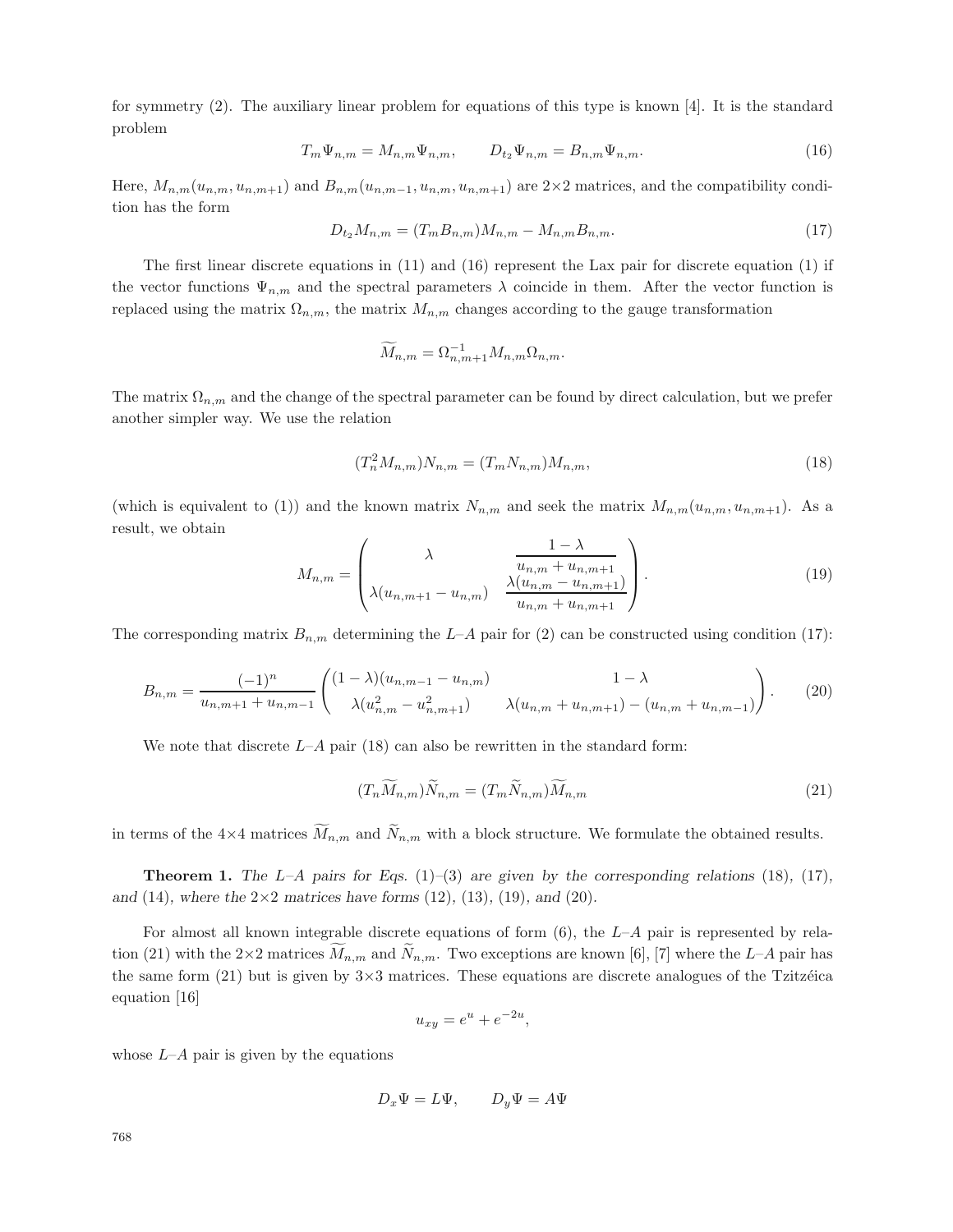with the  $3\times3$  matrices L and A [17]. Our Eq. (1) is one more exception: its L–A pair (18) is defined by  $2\times 2$  matrices and can be rewritten in form (21) with  $4\times 4$  matrices.

We have verified that discrete equation (1) has no standard  $L-A$  pair (21) in terms of  $2\times 2$  matrices. More precisely, we fixed the matrix  $M_{n,m} = M_{n,m}$  in (19) and sought the 2×2 matrix

$$
N_{n,m}(u_{n-1,m},u_{n,m},u_{n+1,m},u_{n+2,m}).
$$

Using the equivalence of  $L-A$  pair (21) to discrete equation (1), we showed that there is no matrix  $N_{n,m}$  of this form.

Equation (2) with  $a_n \equiv 1$  for any fixed  $m \in \mathbb{Z}$  is an autonomous chain of the form

$$
\frac{d}{dt}u_n = G(u_{n-2}, u_{n-1}, u_n, u_{n+1}, u_{n+2}).
$$
\n(22)

In this class of equations, it has a special place analogous to the place of Eq. (1) in class (6). The known integrable equations (22) are mostly generalized symmetries of Volterra-type equations [14], [15] and have  $L-A$  pairs of the form

$$
D_t L = (T_n A)L - LA \tag{23}
$$

with  $2\times2$  matrices L and A. The rest of the known integrable chains are analogues of the Itoh–Narita– Bogoyavlensky equation (see, e.g., [18]–[20])

$$
\frac{d}{dt}u_n = u_n(u_{n+2} + u_{n+1} - u_{n-1} - u_{n-2}),
$$
\n(24)

whose L–A pair (23) is given by 3×3 matrices. Our Eq. (2) with  $a_n \equiv 1$  has the L–A pair of the form

$$
D_t L = (T_n^2 A)L - LA \tag{25}
$$

with  $2\times 2$  matrices. It can be rewritten as (23) with  $4\times 4$  matrices.

### **3. Conservation laws**

In this section, we construct the conservation laws for discrete equation (1) using the scheme proposed by Mikhailov [21]. This approach assumes the substantial use of the triad of compatible  $L-A$  pairs (18), (17), and (14) for discrete equation (1) and its generalized symmetries (2) and (3). There is an alternative approach that also allows solving this problem [22].

The method we use to construct the conservation laws assumes the formal diagonalization of all matrices determining the triad of  $L-A$  pairs (18), (17) and (14). It is hence convenient to proceed to this diagonalization with the linear differential equations in (11) and (16). For this, we use known results in the theory of linear differential equations [23] (also see [24]).

The vector function  $\Psi_{n,m}$  can be transformed using the matrix  $\Omega_{n,m}$ :

$$
\Psi_{n,m} = \Omega_{n,m} \Psi_{n,m}.
$$

The matrices defining  $L-A$  pairs (14), (17), and (18) are then transformed according to the formulas

$$
\widetilde{B}_{n,m} = \Omega_{n,m}^{-1} B_{n,m} \Omega_{n,m} - \Omega_{n,m}^{-1} \partial_{t_2} \Omega_{n,m},
$$
\n
$$
\widetilde{M}_{n,m} = \Omega_{n,m+1}^{-1} M_{n,m} \Omega_{n,m},
$$
\n
$$
\widetilde{N}_{n,m} = \Omega_{n+2,m}^{-1} N_{n,m} \Omega_{n,m},
$$
\n
$$
\widetilde{A}_{n,m} = \Omega_{n,m}^{-1} A_{n,m} \Omega_{n,m} - \Omega_{n,m}^{-1} \partial_{t_1} \Omega_{n,m}.
$$
\n(26)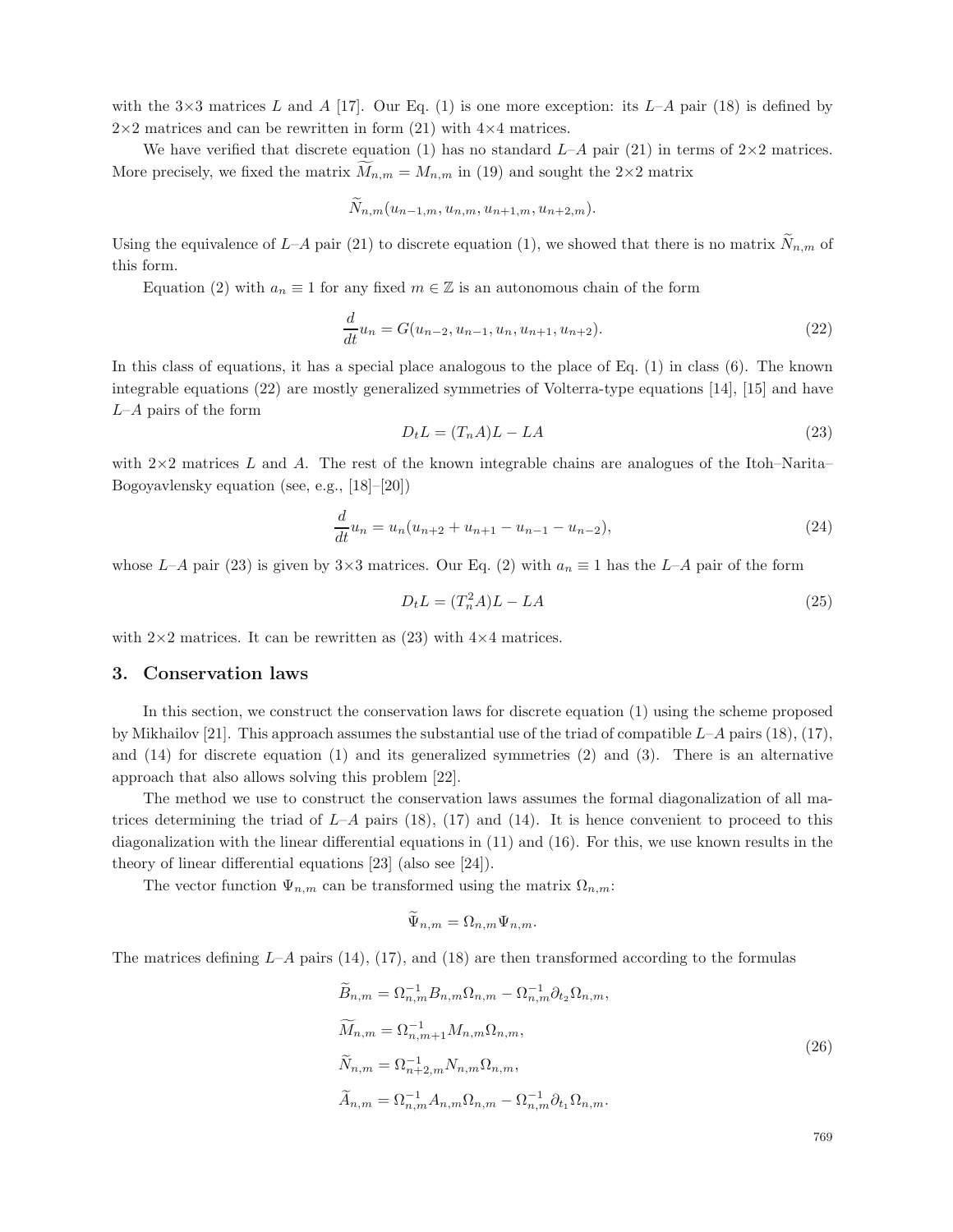The formal diagonalization can be effectively constructed in the neighborhood of the poles of the matrices of linear differential operators. The matrices  $B_{n,m}$  and  $A_{n,m}$  have poles at the respective points  $\lambda = \infty$  and  $\lambda = \pm 1$ . We formulate the lemma on the diagonalization of the matrix  $B_{n,m}$  in the neighborhood of its pole (see, e.g., p. 86 in [24]).

**Lemma 1.** *If the principal part*  $\partial B_{n,m}/\partial \lambda$  *of the matrix*  $B_{n,m}$  *has distinct eigenvalues, then there is a formal series*

$$
\Omega_{n,m}=\Omega_{n,m}^*\bigg(E+\sum_{j=1}^\infty\lambda^{-j}\Omega_{n,m}^{(-j)}\bigg)
$$

*such that* E is the identity matrix and  $\Omega_{n,m}^{(-j)}$ ,  $j \geq 1$ , are antidiagonal matrices. The matrix  $\widetilde{B}_{n,m}$  obtained *using the first formula in* (26) *has the form*

$$
\widetilde{B}_{n,m} = \lambda B_{n,m}^{(1)} + \sum_{j=0}^{\infty} \lambda^{-j} B_{n,m}^{(-j)},
$$

where  $B_{n,m}^{(l)}$  are diagonal matrices.

Here, we deal with formal series and do not discuss their convergence. To construct any finite number of conservation laws, it suffices to know that finite number of coefficients of the formal series.

The matrix  $\partial B_{n,m}/\partial\lambda$  has different eigenvalues. Therefore, there is a transformation reducing it to the diagonal form. Any matrix of this transformation can be taken as the matrix  $\Omega_{n,m}^*$ . In particular,

$$
\Omega_{n,m}^* = \begin{pmatrix} 1 & 1 \\ u_{n,m} - u_{n,m-1} & u_{n,m} + u_{n,m-1} \end{pmatrix} . \tag{27}
$$

We then find  $B_{n,m}^{(1)}$ :

$$
B_{n,m}^{(1)} = \begin{pmatrix} 0 & 0 \\ 0 & (-1)^{n+1} \end{pmatrix}.
$$
 (28)

To obtain the matrices  $\Omega_{n,m}^{(l)}$  and  $B_{n,m}^{(l)}$  for  $l \leq 0$ , we rewrite the first equation in (26) as

 $\Omega_{n,m}\widetilde{B}_{n,m}=B_{n,m}\Omega_{n,m}-\partial_{t_2}\Omega_{n,m}$ 

and equate the coefficients of like powers of  $\lambda$  to zero. The relation corresponding to  $\lambda^1$  is an identity by virtue of the choice of  $\Omega_{n,m}^*$  and  $B_{n,m}^{(1)}$ . The relations at other powers of  $\lambda$  yield recurrence relations for the other coefficients  $B_{n,m}$  and  $\Omega_{n,m}$ , whence they can be determined explicitly. In particular,

$$
\Omega_{n,m}^{(-1)} = \begin{pmatrix}\n0 & \frac{(u_{n,m+1} + u_{n,m+2})(u_{n,m} - u_{n,m-1})}{(u_{n,m} + u_{n,m-2})(u_{n,m+1} + u_{n,m-1})} \\
\frac{(u_{n,m} - u_{n,m-1})(u_{n,m-1} - u_{n,m-2})}{(u_{n,m} + u_{n,m-2})(u_{n,m+1} + u_{n,m-1})} & 0\n\end{pmatrix}.
$$

We do not present the other coefficients because they are too cumbersome.

Using Eq. (17) and formula (28) for  $B_{n,m}^{(1)}$ , we can use induction to prove that the matrix  $\widetilde{M}_{n,m}$  is diagonal. From (26), we obtain

$$
\widetilde{M}_{n,m} = -\lambda \frac{u_{n,m+1} + u_{n,m-1}}{u_{n,m} + u_{n,m+1}} \begin{pmatrix} 1 & 0 \\ 0 & 0 \end{pmatrix} -
$$
\n
$$
-\begin{pmatrix}\n\frac{(u_{n,m+2} + u_{n,m+1})u_{n,m-1} - u_{n,m}(u_{n,m+1} + u_{n,m+2})}{(u_{n,m+2} + u_{n,m})(u_{n,m} + u_{n,m+1})} & 0 \\
0 & \frac{u_{n,m+1} - u_{n,m}}{u_{n,m} + u_{n,m+2}}\n\end{pmatrix} + \dots
$$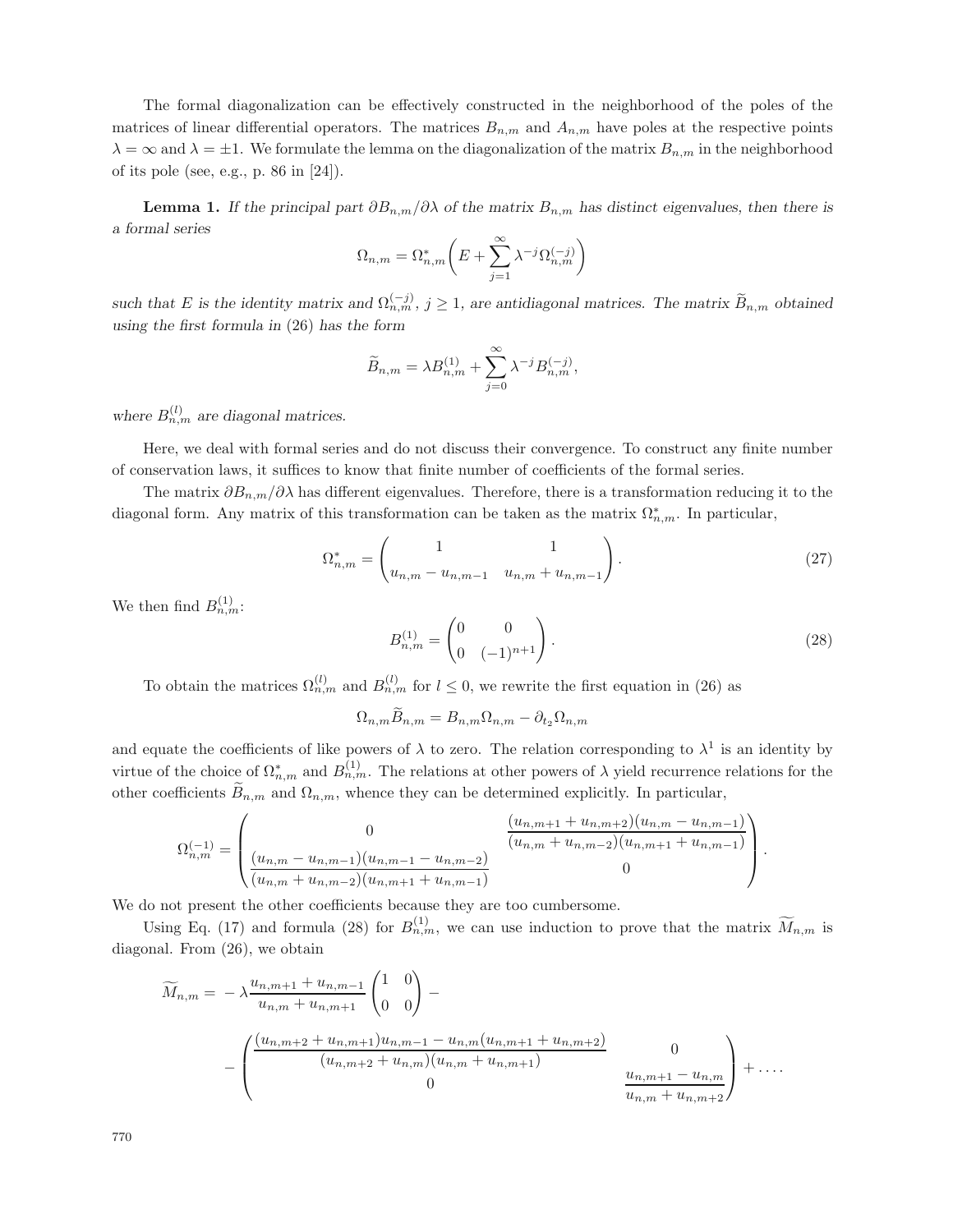Using equation (18) and the coefficient of  $\lambda$  in the series  $M_{n,m}$ , we can use induction to prove that the matrix  $N_{n,m}$  is also diagonal. From (26), we obtain

$$
\widetilde{N}_{n,m} = -\lambda \begin{pmatrix}\n1 + u_{n+1,m}u_{n,m-1} & 0 \\
0 & 1 - u_{n+1,m}u_{n,m+1}\n\end{pmatrix} - \frac{u_{n,m+1} - u_{n,m-1}}{u_{n,m+1} + u_{n,m-1}} \begin{pmatrix}\n1 + u_{n+1,m}u_{n,m-1} & 0 \\
0 & -1 + u_{n+1,m}u_{n,m+1}\n\end{pmatrix} + \dots
$$

The matrices  $\overline{M}_{n,m}$  and  $\overline{N}_{n,m}$  are diagonal, and their elements are formal power series in  $\lambda^{-1}$ . Equation (18) for these matrices can be rewritten as

$$
(T_n^2 - 1) \log \widetilde{M}_{n,m} = (T_m - 1) \log \widetilde{N}_{n,m},\tag{29}
$$

.

where we use the notation

$$
\log\begin{pmatrix}\alpha & 0\\ 0 & \beta\end{pmatrix} = \begin{pmatrix}\log \alpha & 0\\ 0 & \log \beta\end{pmatrix}
$$

The diagonal elements

$$
(\log \widetilde{M}_{n,m})_{1,1} = \log \lambda + \sum_{j=0}^{\infty} \lambda^{-j} p_{n,m}^{(j)}, \qquad (\log \widetilde{N}_{n,m})_{1,1} = \log \lambda + \sum_{j=0}^{\infty} \lambda^{-j} q_{n,m}^{(j)}
$$

can be expanded in formal series, and we obtain the hierarchy of conservation laws

$$
(T_n^2 - 1)p_{n,m}^{(j)} = (T_m - 1)q_{n,m}^{(j)}, \quad j \ge 0.
$$
\n(30)

These conservation laws can be rewritten in the standard form

$$
(T_n - 1)p_{n,m} = (T_m - 1)q_{n,m}
$$
\n(31)

because  $T_n^2 - 1 = (T_n - 1)(T_n + 1)$ .

The first two conservation laws are

$$
p_{n,m}^{(0)} = \log \frac{u_{n,m+1} + u_{n,m-1}}{u_{n,m} + u_{n,m+1}},
$$
  
\n
$$
q_{n,m}^{(0)} = \log(1 + u_{n+1,m}u_{n,m+1}).
$$
  
\n
$$
p_{n,m}^{(1)} = \frac{(u_{n,m+1} + u_{n,m+2})(u_{n,m} - u_{n,m-1})}{(u_{n,m+2} + u_{n,m})(u_{n,m+1} + u_{n,m-1})},
$$
  
\n
$$
q_{n,m}^{(1)} = \frac{u_{n,m+1} - u_{n,m-1}}{u_{n,m+1} + u_{n,m-1}}.
$$

From the second diagonal elements, we obtain the same conservation laws (in accordance with the comment below) except in the first step, where we obtain

$$
\hat{p}_{n,m}^{(0)} = \log \frac{u_{n,m} - u_{n,m+1}}{u_{n,m} + u_{n,m+2}}, \qquad \hat{q}_{n,m}^{(0)} = \log(1 - u_{n+1,m}u_{n,m+1}).
$$

All conservation law densities  $p_{n,m}^{(j)}$  of this hierarchy depend on a finite number of functions from the set

$$
u_{n,m+k}, \quad k \in \mathbb{Z}.\tag{32}
$$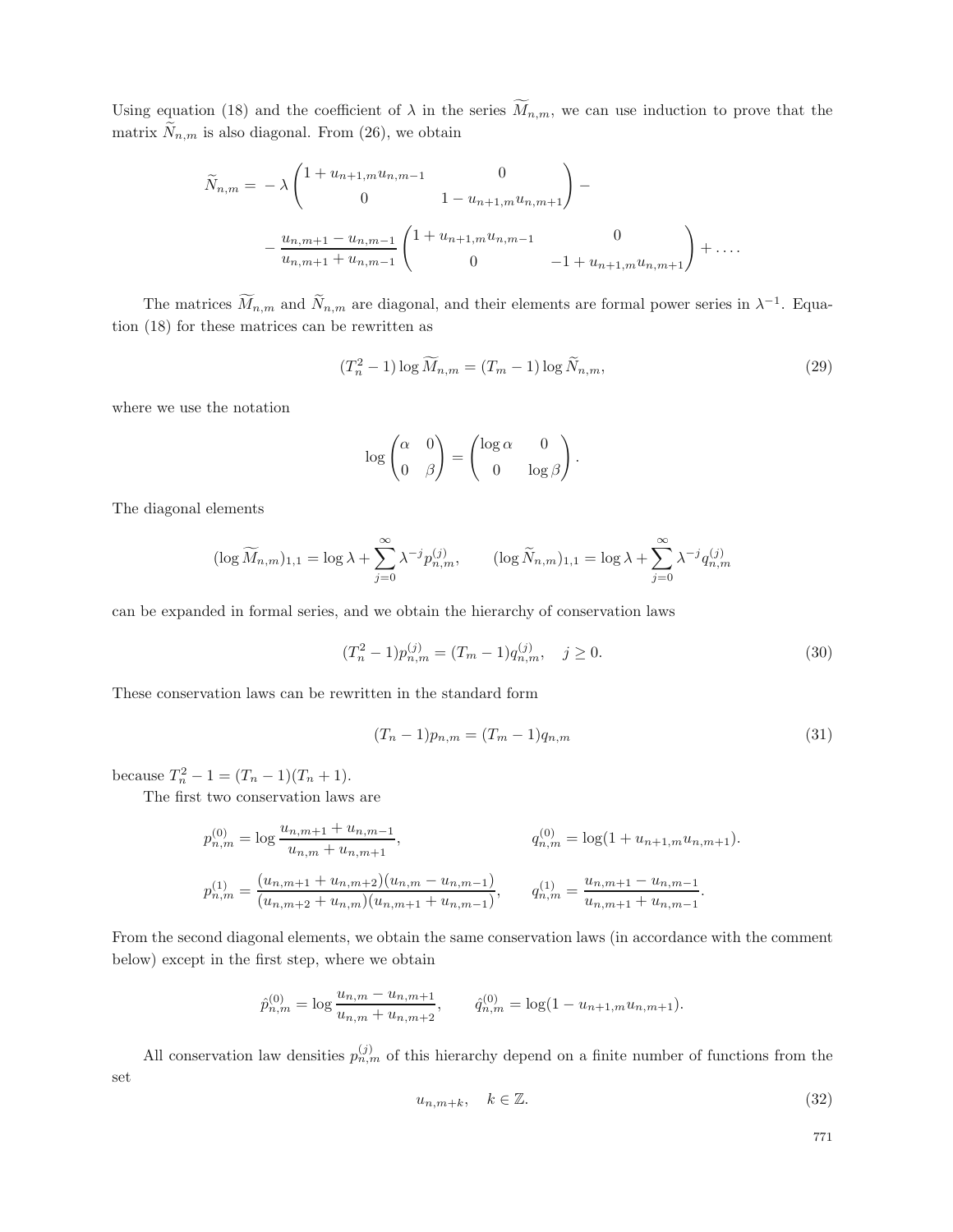For this type of conservation law, we formulate Lemma 2 and then define the concept of the order of a conservation law. This allows distinguishing the conservation laws and selecting the trivial laws.

We first define the formal variational derivative of the density  $p_{n,m}$  in the direction m:

$$
\frac{\delta_m p_{n,m}}{\delta_m u_{n,m}} = \sum_{k \in \mathbb{Z}} T_m^{-k} \frac{\partial p_{n,m}}{\partial u_{n,m+k}}.
$$

This sum is always finite because  $p_{n,m}$  depends on a finite number of functions (32). For any conserved density  $p_{n,m}$ , we have

$$
\frac{\delta_m p_{n,m}}{\delta_m u_{n,m}} = P_{n,m}(u_{n,m-M}, u_{n,m-M+1}, \dots, u_{n,m+M-1}, u_{n,m+M}).
$$

Using the function  $r_{n,m}$  depending on a finite number of functions  $(32)$ , we can pass to the *equivalent* conservation law

$$
(T_n^2 - 1)\tilde{p}_{n,m} = (T_m - 1)\tilde{q}_{n,m}
$$

according to the rule

$$
\tilde{p}_{n,m} = p_{n,m} + (T_m - 1)r_{n,m}, \qquad \tilde{q}_{n,m} = q_{n,m} + (T_n^2 - 1)r_{n,m}.
$$
\n(33)

**Lemma 2.** *Using equivalence transformation* (33)*, we can reduce the density of any conservation law* (30) *to one of the three forms*

- 1.  $\tilde{p}_{n,m} = 0 \Leftrightarrow P_{n,m} = 0$ ,
- 2.  $\tilde{p}_{n,m} = \tilde{p}_{n,m}(u_{n,m}), \tilde{p}'_{n,m} \not\equiv 0 \Leftrightarrow M = 0, P_{n,m}(u_{n,m}) \not\equiv 0$ , or
- 3.  $\tilde{p}_{n,m} = \tilde{p}_{n,m}(u_{n,m}, u_{n,m+1}, \ldots, u_{n,m+M}), \ \partial^2 \tilde{p}_{n,m}/\partial u_{n,m} \partial u_{n,m+M} \neq 0 \Leftrightarrow M > 0, \ \partial P_{n,m}/\partial u_{n,m-M} \neq 0$ 0*,*  $\partial P_{n,m}/\partial u_{n,m+M}$  ≢ 0*.*

In case 1 of Lemma 2, the conservation law is called a *trivial* law. In cases 2 and 3, we call the law a *nontrivial conservation law of order* M and write  $\text{ord}_{p_n,m} = M$ . It can be seen that conservation laws of different orders are not equivalent in the sense of transformation (33). For instance, we have the property that the number of variables in the function  $p_{n,m}(u_{n,m}, u_{n,m+1},...,p_{n,m+k}), k > 0$ , can be reduced using transformation (33) if and only if  $\partial^2 p_{n,m}/\partial u_{n,m}\partial u_{n,m+k} \equiv 0$  for all  $n,m \in \mathbb{Z}$ .

This theory is completely analogous to that for the discrete–differential conservation laws of the form

$$
D_t p_m = (T_m - 1)q_m.
$$

A detailed discussion of this theory together with the proofs can be found, for instance, in [13], [15]. The corresponding theory for discrete conservation laws of form (31) was discussed in [25].

We see that

$$
\operatorname{ord} p_{n,m}^{(0)} = 2, \qquad \operatorname{ord} p_{n,m}^{(1)} = 3, \qquad \operatorname{ord} \hat p_{n,m}^{(0)} = 2.
$$

Hence, the density  $p_{n,m}^{(1)}$  differs from the other two. The densities  $p_{n,m}^{(0)}$  and  $\hat{p}_{n,m}^{(0)}$  might, in principle, be equivalent up to the total difference and multiplication by a constant. But if we construct a new conservation law as

$$
\tilde{p}_{n,m}^{(0)} = \hat{p}_{n,m}^{(0)} + p_{n,m}^{(0)} + (T_m - 1)(p_{n,m}^{(0)} + \log(u_{n,m} + u_{n,m+1})) = \log \frac{u_{n,m} - u_{n,m+1}}{u_{n,m} + u_{n,m+1}},
$$
\n
$$
\tilde{q}_{n,m}^{(0)} = \hat{q}_{n,m}^{(0)} + q_{n,m}^{(0)} + (T_n^2 - 1)(p_{n,m}^{(0)} + \log(u_{n,m} + u_{n,m+1})) = \log(h_{n,m}h_{n+1,m}),
$$
\n(34)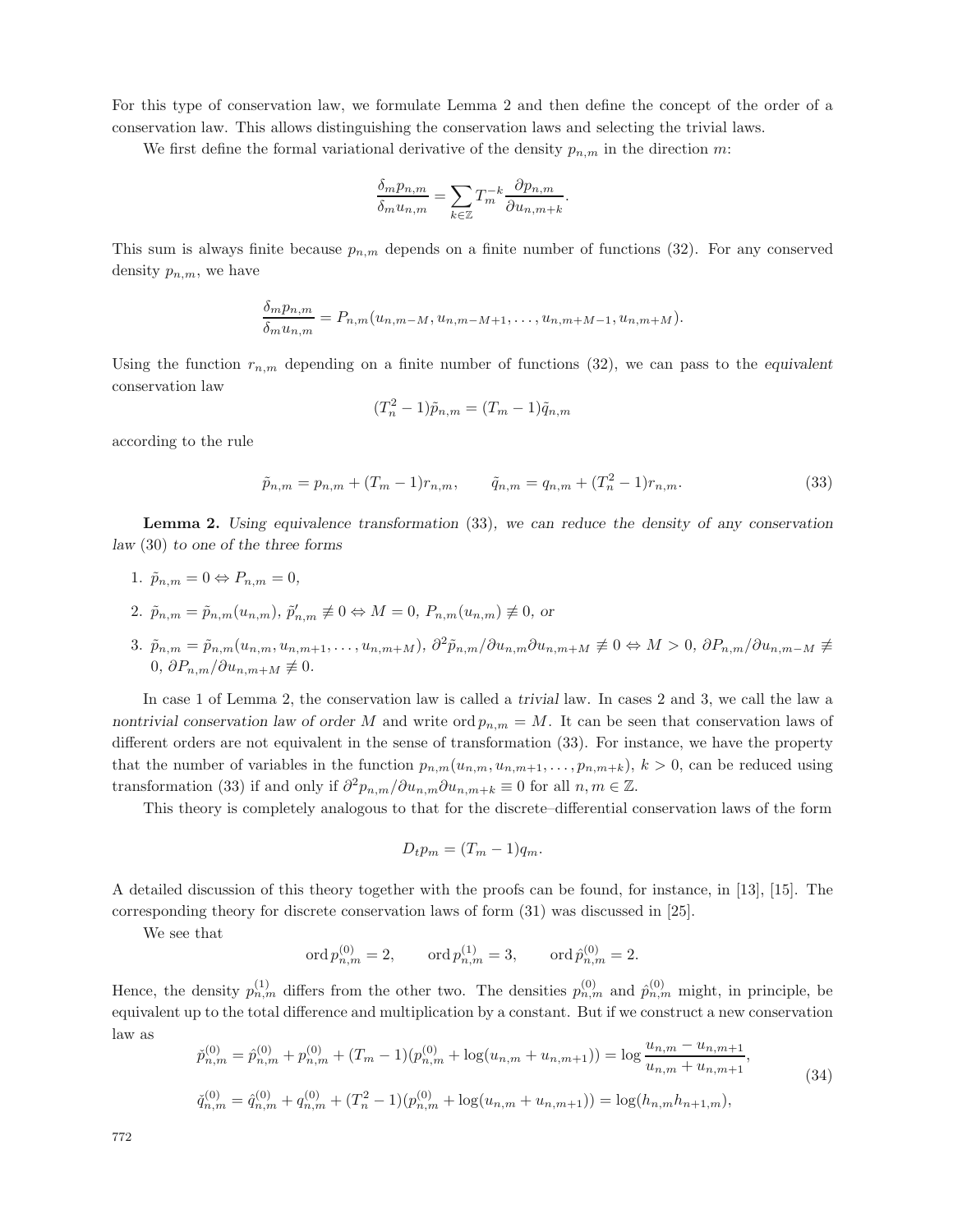then we see that  $\text{ord}\, \check{p}_{n,m}^{(0)} = 1$ . We therefore have three different nontrivial conservation laws of the respective orders 1, 2, and 3.

To construct the conservation laws in the direction  $n$ , we use the linear differential equation in  $(11)$ and proceed to diagonalizing the matrix  $A_{n,m}$ . The matrix  $A_{n,m}$  in (13) has poles at  $\lambda = \pm 1$ , and we can formally diagonalize it in terms of formal power series in  $\lambda + 1$  or  $\lambda - 1$  using an analogue of Lemma 1. The results in the two cases coincide, and we restrict ourself to the case  $\lambda = -1$ . In this case,

$$
\Omega_{n,m} = \begin{pmatrix}\nu_{n-1,m} & 1 \\
-h_{n-1,m} & u_{n,m}\n\end{pmatrix}\n\begin{pmatrix}\n1 & \frac{\lambda+1}{2} \frac{1-h_{n,m}h_{n+1,m}}{u_{n+1,m}} + \cdots \\
\frac{\lambda+1}{2} \frac{1-h_{n,m}h_{n+1,m}}{u_{n+1,m}} + \cdots\n\end{pmatrix},
$$
\n
$$
\widetilde{N}_{n,m} = \begin{pmatrix}\n2 + (\lambda+1)(h_{n,m}u_{n-1,m}u_{n+2,m} - h_{n-1,m} - 2) & 0 \\
0 & 0 & -(\lambda+1)h_{n,m}h_{n+1,m}\n\end{pmatrix} + \cdots,
$$
\n
$$
\widetilde{M}_{n,m} = \begin{pmatrix}\n1 - (\lambda+1) \frac{u_{n,m}(1 + u_{n,m+1}u_{n-1,m})}{u_{n,m} + u_{n,m+1}} & 0 \\
0 & \frac{u_{n,m+1} - u_{n,m}}{u_{n,m+1} + u_{n,m}}\left(1 + (\lambda+1) \frac{h_{n-1,m}u_{n,m+1}}{u_{n,m+1} + u_{n,m}}\right)\n\end{pmatrix} + \cdots
$$

In the leading term (of the order  $(\lambda + 1)^0$ ) of the expansion, we obtain conservation law (34). In the subsequent orders  $(\lambda + 1)^1$  and  $(\lambda + 1)^2$ , we obtain the conservation laws

$$
\tilde{p}_{n,m}^{(1)} = \frac{2h_{n-1,m}u_{n,m+1}}{u_{n,m+1} + u_{n,m}},
$$
\n
$$
\tilde{q}_{n,m}^{(1)} = u_{n-1,m}(u_{n+2,m}h_{n,m} - u_{n,m}),
$$
\n
$$
\tilde{p}_{n,m}^{(2)} = 4h_{n-1,m}\left(\frac{h_{n-1,m}(u_{n+2,m}h_{n,m} + u_{n,m})}{u_{n,m} + u_{n,m+1}} - \frac{u_{n,m}^2h_{n-1,m}}{(u_{n,m} + u_{n,m+1})^2}\right) +
$$
\n
$$
+ 4h_{n-1,m} - 4u_{n-1,m}u_{n+2,m}h_{n-1,m}h_{n,m},
$$
\n
$$
\tilde{q}_{n,m}^{(2)} = 2u_{n-1,m}u_{n+4,m}h_{n,m}h_{n+1,m}h_{n+2,m} + (h_{n-1,m}h_{n+1,m} - u_{n-1,m}u_{n+2,m} - 1)^2 -
$$
\n
$$
- 2h_{n-1,m}h_{n+1,m} - (h_{n+1,m} + 2)^2.
$$

We can thus obtain a hierarchy of conservation laws of form (30), where the function  $q_{n,m}^{(j)}$  depends on a finite number of functions in the set

$$
u_{n+k,m}, \quad k \in \mathbb{Z}.\tag{35}
$$

In this case, the theory is analogous to that discussed above for the conservation laws in the direction m. It is convenient to rewrite conservation laws (30) in standard form (31), where

$$
p_{n,m} = (T_n + 1)p_{n,m}^{(j)}, \qquad q_{n,m} = q_{n,m}^{(j)}.
$$

In this case, the function  $q_{n,m}$  plays the role of the conservation law density. We introduce the formal variational derivative in the direction  $n$ ,

$$
\frac{\delta_n q_{n,m}}{\delta_n u_{n,m}} = \sum_{k \in \mathbb{Z}} T_n^{-k} \frac{\partial q_{n,m}}{\partial u_{n+k,m}} = Q(u_{n-N,m}, u_{n-N+1,m}, \dots, u_{n+N,m}),
$$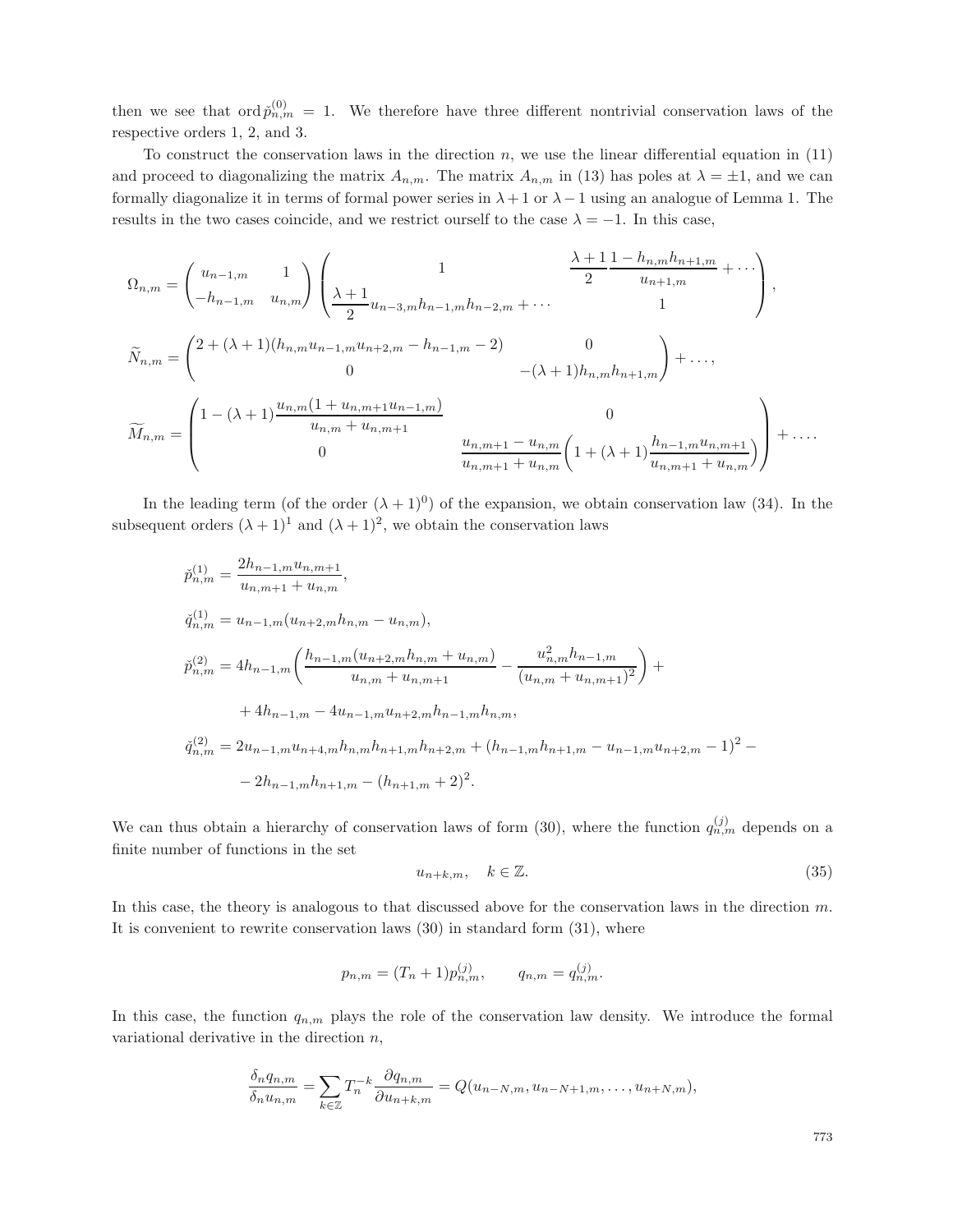and define the order of a conservation law as in the preceding case. The equivalence transformation now has the form

$$
\tilde{q}_{n,m} = q_{n,m} + (T_n - 1)s_{n,m}, \qquad \tilde{p}_{n,m} = p_{n,m} + (T_m - 1)s_{n,m}, \qquad (36)
$$

where  $s_{n,m}$  depends on a finite number of functions (35).

For the conservation laws given above, we have

$$
\operatorname{ord}\check{q}_{n,m}^{(0)} = 1, \qquad \operatorname{ord}\check{q}_{n,m}^{(1)} = 3, \qquad \operatorname{ord}\check{q}_{n,m}^{(2)} = 5.
$$

The function  $\check{q}_{n,m}^{(0)}$  depends on three variables. We can therefore reduce their number and obtain

$$
\breve{p}_{n,m}^{(0)} = \log \left( \frac{u_{n,m} - u_{n,m+1}}{u_{n,m} + u_{n,m+1}} \right)^2, \qquad \breve{q}_{n,m}^{(0)} = 2 \log h_{n,m}.
$$

This can be further simplified by introducing the  $n$ -dependent square root of unity:

$$
\bar{p}_{n,m}^{(0)} = \log\bigg((-1)^n \frac{u_{n,m} - u_{n,m+1}}{u_{n,m} + u_{n,m+1}}\bigg), \qquad \bar{q}_{n,m}^{(0)} = \log h_{n,m}.\tag{37}
$$

We note that we can pass from conservation law (34) to (37) by applying the operator  $(T_n + 1)^{-1}$  to both its sides and taking into account that  $(-1)^n$  belongs to the kernel of the operator  $T_n + 1$ .

We can thus construct conservation laws in the direction  $m$  of any natural order, and in the case of direction  $n$ , we obtain conservation laws of odd orders. Conservation laws of even orders apparently do not exist, and we can prove this statement in the case of order 2. More precisely, we consider a conserved density of the form  $q_{n,m}(u_{n,m}, u_{n+1,m}, u_{n+2,m})$  and assume its explicit dependence on n and m. The corresponding function  $p_{n,m}$  must depend on  $u_{n,m}$ ,  $u_{n+1,m}$ ,  $u_{n,m+1}$ . We use the weakest assumption that  $\partial^2 q_{n,m}/\partial u_{n,m}\partial u_{n+2,m} \neq 0$  at least at one point n, m and prove that such a conservation law does not exist.

# **4. The master symmetry and recursion operator for generalized symmetries**

In this section, we discuss the problem of constructing generalized symmetries for discrete equation (1). There are two hierarchies of symmetries in the directions n and  $m$ . We first consider the case of direction  $m$  and construct symmetries analogous to  $(2)$ .

As noted above, symmetry (2) is equivalent to the known Volterra-type equation (15). Equations analogous to (15) have master symmetries generating both generalized symmetries and conservation laws for them [12] (a more detailed discussion can be found in [2], [15], and concrete examples are in [2]). Here, we merely rewrite the known master symmetry of (15) in terms of the variables of (2). For this kind of master symmetry, we must first introduce a generalization of Eq. (2) that depends on a parameter  $\tau$ , which plays the role of time in the master symmetry:

$$
\frac{d}{dt_2^{(1)}}u_{n,m} = \frac{(-1)^n}{\cosh \tau} \frac{u_{n,m}^2 + u_{n,m-1}u_{n,m+1}}{u_{n,m-1} + u_{n,m+1}} + \n+ \tanh \tau \frac{u_{n,m}(u_{n,m+1} - u_{n,m-1})}{u_{n,m-1} + u_{n,m+1}} = \Psi_{n,m}^{(1)}(\tau). \n\tag{38}
$$

Equation (38) at  $\tau = 0$  coincides with (2). The corresponding master symmetry has the form

$$
\frac{d}{d\tau}u_{n,m} = m\Psi_{n,m}^{(1)}(\tau) = \Psi_{n,m}^*.
$$
\n(39)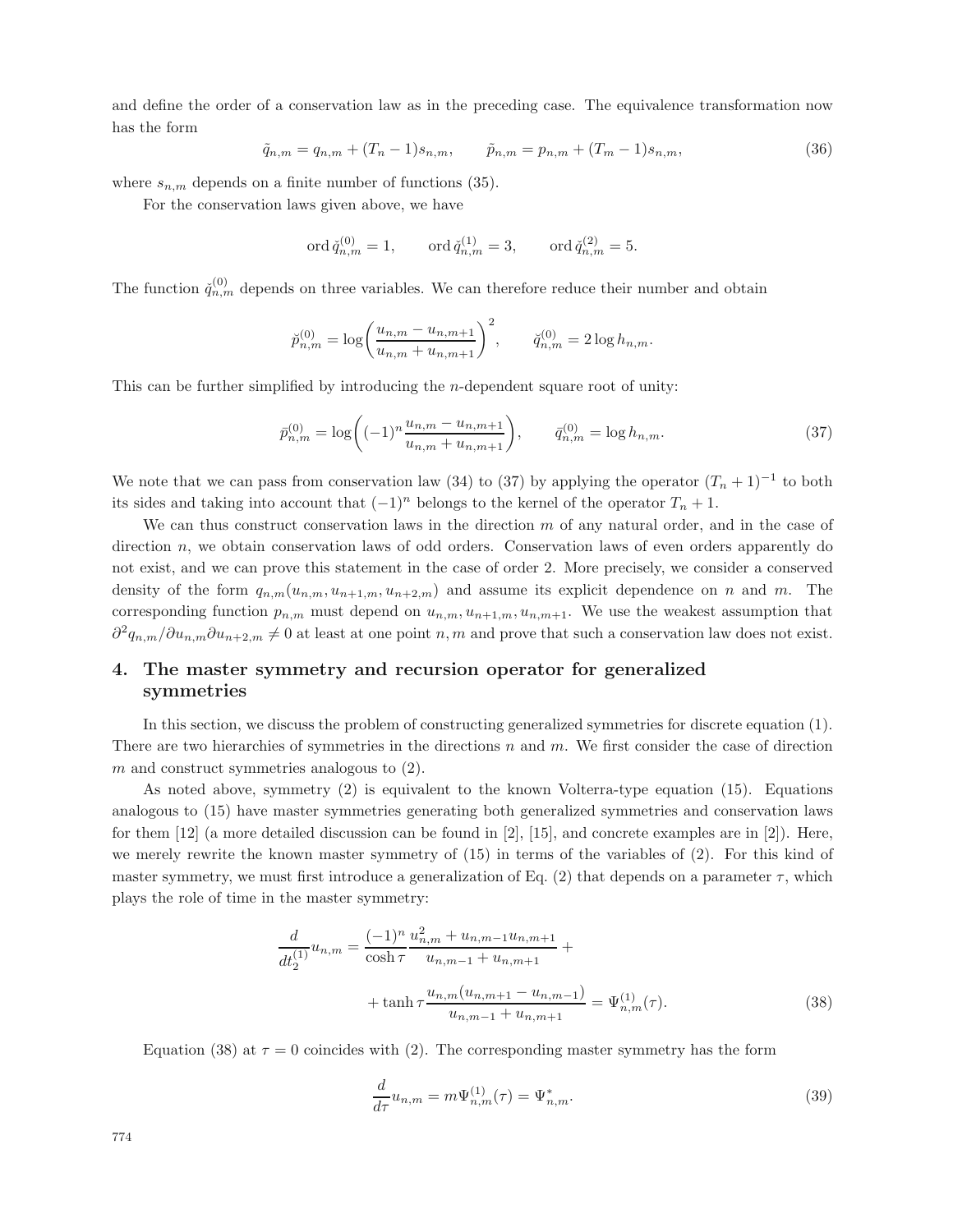It generates the hierarchy of symmetries

$$
\frac{d}{dt_2^{(j)}}u_{n,m} = \Psi_{n,m}^{(j)}(\tau)
$$
\n(40)

according to the formula

$$
\Psi_{n,m}^{(j+1)}(\tau) = [\Psi_{n,m}^*, \Psi_{n,m}^{(j)}(\tau)] = D_{\tau} \Psi_{n,m}^{(j)}(\tau) - D_{t_2^{(j)}} \Psi_{n,m}^* =
$$
\n
$$
= \frac{\partial \Psi_{n,m}^{(j)}(\tau)}{\partial \tau} + \sum_{k \in \mathbb{Z}} \left( \Psi_{n,m+k}^* \frac{\partial \Psi_{n,m}^{(j)}(\tau)}{\partial u_{n,m+k}} - \Psi_{n,m+k}^{(j)}(\tau) \frac{\partial \Psi_{n,m}^*}{\partial u_{n,m+k}} \right).
$$

The quantity  $\tau$  is an external parameter for all Eqs. (40), and these equations are compatible for any value of this parameter. We can therefore set  $\tau = 0$  in (40) and obtain a hierarchy of generalized symmetries for (2). The obtained equations are also generalized symmetries of discrete equation (1).

For instance, for  $j = 2$  and  $\tau = 0$ ,

$$
\frac{d}{dt_2^{(2)}}u_{n,m} = \Psi_{n,m}^{(2)}(0) = \frac{(u_{n,m+2} - u_{n,m-2})(u_{n,m+1}^2 - u_{n,m}^2)(u_{n,m}^2 - u_{n,m-1}^2)}{(u_{n,m} + u_{n,m-2})(u_{n,m+1} + u_{n,m-1})^2(u_{n,m+2} + u_{n,m})}.
$$

By direct calculation, we can verify that this equation is compatible not only with (2) but also with discrete equation (1).

In the case of direction  $n$ , we use the recursion operator to construct the generalized symmetries. Equation (3) is equivalent to known system (8), whose recursion operator was constructed in [26]. Using identities (9), we merely rewrite this operator in the scalar form suitable for (3). In this case, the recursion operator  $R$  can be constructed in the convenient form

$$
R = H \circ S,\tag{41}
$$

where the operator  $H$  is a Hamiltonian and  $S$  is a symplectic operator. These operators have the forms

$$
S = (-1)^n \left( \frac{1}{h_{n,m}} T_n + \frac{1}{h_{n-1,m}} T_n^{-1} \right),
$$
\n
$$
H = h_{n,m} h_{n-1,m} (c_n u_{n+2,m} - c_{n-1} u_{n-2,m}) (T_n - 1)^{-1} (-1)^n u_{n,m} +
$$
\n
$$
+ (-1)^n u_{n,m} T_n (T_n - 1)^{-1} h_{n,m} h_{n-1,m} (c_n u_{n+2,m} - c_{n-1} u_{n-2,m}) -
$$
\n
$$
- (-1)^n h_{n-1,m} h_{n,m} (c_n h_{n+1,m} T_n + c_{n-1} h_{n-2,m} T_n^{-1}),
$$
\n(43)

where  $c_n$  is an arbitrary double-periodic function depending on n. These operators satisfy the equations

$$
\frac{dS}{dt_1} + S \circ f_{n,m}^* + f_{n,m}^{*\perp} \circ S = 0,
$$
\n
$$
\frac{dH}{dt_1} = f_{n,m}^* \circ H + H \circ f_{n,m}^{*\perp}.
$$
\n(44)

Here,  $f_{n,m}^*$  and  $f_{n,m}^{*\perp}$  are the operators defined by the right-hand side  $f_{n,m}$  of (3):

$$
\frac{d}{dt_1}u_{n,m} = f_{n,m}.\tag{45}
$$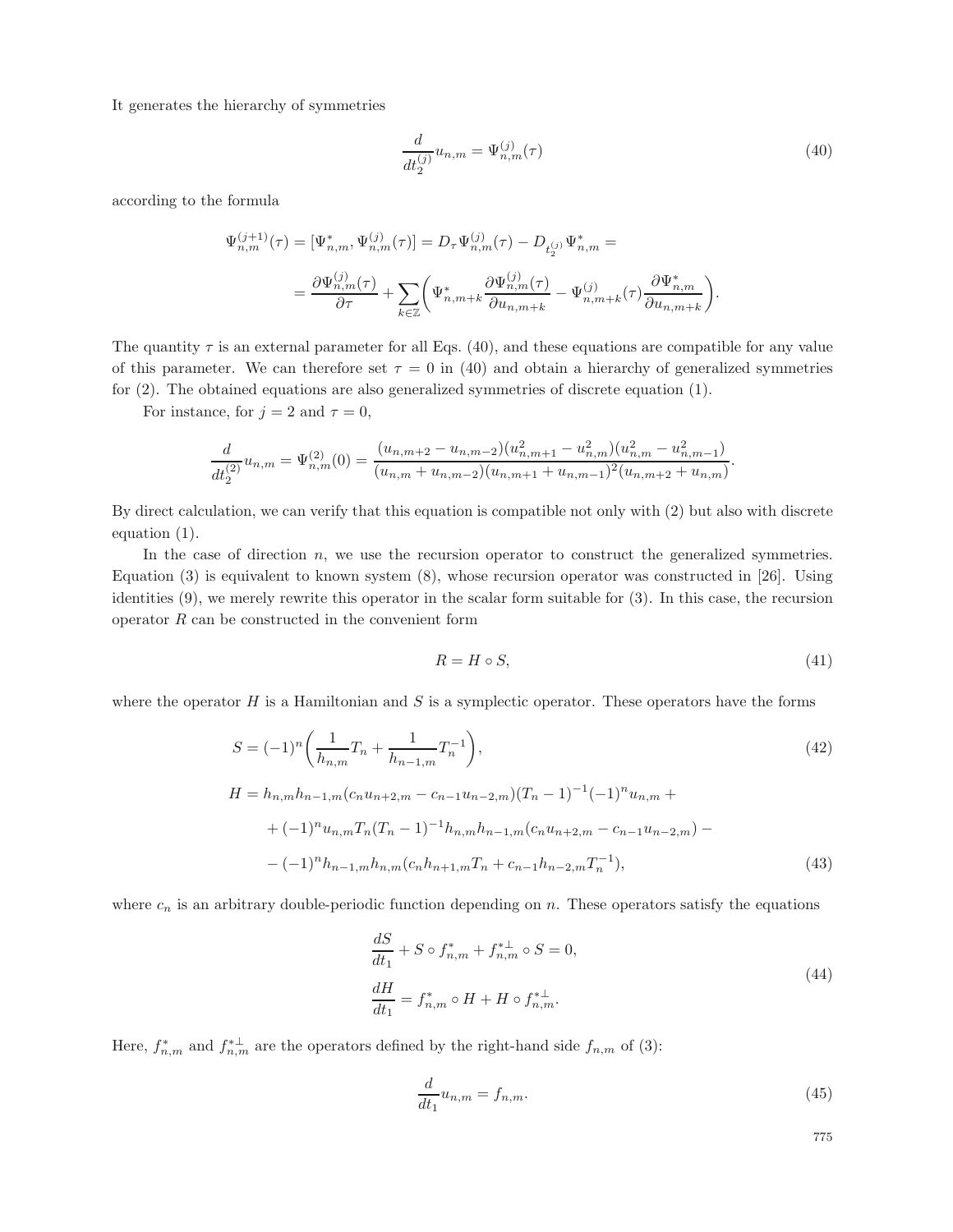The discrete analogue of the Fréchet derivative  $f_{n,m}^*$  of  $f_{n,m}$  has the form

$$
f_{n,m}^* = \sum_{k=-2}^2 \frac{\partial f_{n,m}}{\partial u_{n+k,m}} T_n^k,
$$

and its adjoint operator  $f_{n,m}^{*\perp}$  is defined by

$$
f_{n,m}^{*\perp} = \sum_{k=-2}^{2} \frac{\partial f_{n+k,m}}{\partial u_{n,m}} T_n^k.
$$

It follows from (44) that the operator  $R = H \circ S$  satisfies the Lax equation

$$
\frac{dR}{dt_1} = [f_{n,m}^*, R],\tag{46}
$$

where  $[A, B] = A \circ B - B \circ A$ . All these formulas are standard and can be found, for example, in [15] in the case of autonomous equations (45) and in [13] in the nonautonomous case.

Equations (44) and (46) can be regarded as definitions of the symplectic, Hamiltonian, and recursion operators (see, e.g., [25]). The Hamiltonian operator H and the symplectic operator S provide a relation between the conservation laws and generalized symmetries of  $(3)$ . The operator R satisfying  $(46)$  allows constructing the conservation laws and generalized symmetries of (3). For instance, from (46), we find that

$$
\frac{\partial}{\partial t_1^{(k)}} u_{n,m} = R^{k-1}(f_{n,m}) = f_{n,m}^{(k)}, \quad k \ge 2,
$$
\n(47)

are generalized symmetries of Eqs. (3) and (45). In the case  $k = 2$ ,

$$
f_{n,m}^{(2)} = \hat{f}_{n,m}^{(2)} - (c_n + c_{n-1})f_{n,m} + (c_n a_{n-1} - c_{n-1} a_n)(-1)^n u_{n,m},
$$
  
\n
$$
\hat{f}_{n,m}^{(2)} = h_{n,m} h_{n-1,m} (b_n h_{n+1,m} h_{n+2,m} u_{n+4,m} - b_{n-1} h_{n-2,m} h_{n-3,m} u_{n-4,m} +
$$
  
\n
$$
+ u_{n,m} (b_n u_{n+2,m} h_{n-2,m} u_{n-3,m} - b_{n-1} u_{n-2,m} h_{n+1,m} u_{n+3,m}) +
$$
  
\n
$$
+ (u_{n-1,m} h_{n,m} - u_{n+1,m}) (b_n u_{n+2,m}^2 - b_{n-1} u_{n-2,m}^2) -
$$
  
\n
$$
- u_{n,m} (b_n u_{n-1,m} u_{n+2,m} - b_{n-1} u_{n+1,m} u_{n-2,m})),
$$
\n
$$
(48)
$$

where  $b_n = a_n c_n$ . This symmetry was found in [1]. We can verify that it is also a generalized symmetry of discrete equation (1).

Using formula (47), we construct symmetries of the form

$$
\frac{\partial}{\partial t_1^{(k)}}u_{n,m}=f_{n,m}^{(k)}(u_{n+2k,m},u_{n+2k-1,m},\ldots,u_{n-2k+1,m},u_{n-2k,m}),
$$

which can be called symmetries of even orders  $2k$ . It was shown in [1] that a first-order symmetry does not exist. Perhaps, there are no odd-order generalized symmetries in this case.

We see that generalized symmetries for Eqs.  $(3)$  and  $(1)$  depend on arbitrary double-periodic functions of n. The same holds for the Hamiltonian and recursion operators. This situation is unusual in the case of scalar discrete–differential equations of type (3) and perhaps appears for the first time. Therefore, Tsuchida system (8) can be regarded as an analogue of the relativistic Toda chain whose symmetries and operators are also depend on two parameters. The detailed symmetry properties were discussed in [12], and the properties of operators were studied in [27].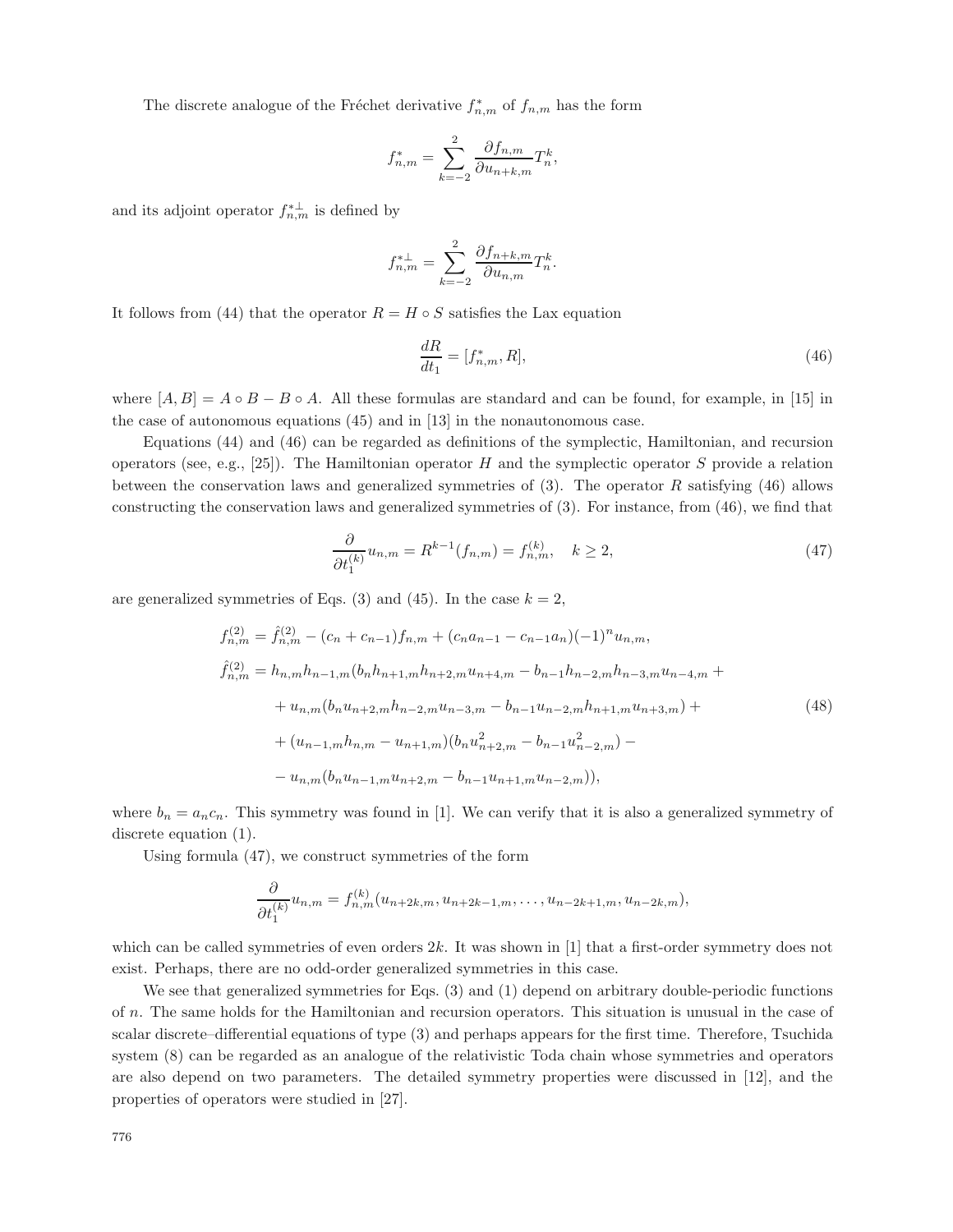## **5. The hyperbolic systems of equations**

In this section, we derive two integrable hyperbolic systems of equations together with their  $L-A$  pairs from the generalized symmetries of discrete equation (1).

We consider two compatible symmetries of form (3) with  $a_n = \chi_n$  and  $a_n = \chi_{n-1}$  (where  $\chi_n =$  $(1 + (-1)^n)/2$ , namely, the equations

$$
\partial_x u_{n,m} = h_{n,m} h_{n-1,m} (\chi_n u_{n+2,m} - \chi_{n-1} u_{n-2,m}),
$$
  
\n
$$
\partial_y u_{n,m} = h_{n,m} h_{n-1,m} (\chi_{n-1} u_{n+2,m} - \chi_n u_{n-2,m}).
$$
\n(49)

From (11) and (13), we can obtain the systems of linear equations

$$
D_x \Psi_{n,m} = A_{n,m}^{(1)} \Psi_{n,m}, \qquad D_y \Psi_{n,m} = A_{n,m}^{(2)} \Psi_{n,m}, \qquad (50)
$$

where  $A_{n,m}^{(1)}$  and  $A_{n,m}^{(2)}$  coincide with the matrix  $A_{n,m}$  with the respective substitutions  $a_n = \chi_n$  and  $a_n = \chi_{n-1}$ . This system of linear equations is compatible on solutions of system (49). We now change the matrices  $A_{n,m}^{(1)}$  and  $A_{n,m}^{(2)}$ , expressing the functions  $u_{n\pm 2,m}$  in terms of  $u_{n,m}$  and  $u_{n\pm 1,m}$  and either  $\partial_x u_{n,m}$ or  $\partial_y u_{n,m}$ . We can do this using the consequences of system (49)

$$
\chi_n u_{n+2,m} = \frac{\chi_n \partial_x u_{n,m}}{h_{n,m} h_{n-1,m}}, \qquad \chi_{n-1} u_{n-2,m} = -\frac{\chi_{n-1} \partial_x u_{n,m}}{h_{n,m} h_{n-1,m}},
$$
\n
$$
\chi_{n-1} u_{n+2,m} = \frac{\chi_{n-1} \partial_y u_{n,m}}{h_{n,m} h_{n-1,m}}, \qquad \chi_n u_{n-2,m} = -\frac{\chi_n \partial_y u_{n,m}}{h_{n,m} h_{n-1,m}}.
$$
\n(51)

As a result, we obtain matrices depending only on  $u_{n,m}$ ,  $u_{n+1,m}$ , and  $u_{n-1,m}$ . Using these matrices, we can obtain a system of three equations for three unknown functions from (50).

To avoid the explicit dependence on n, we pass to either odd or even n. In the case of odd  $n = 2k - 1$ , we introduce the notation

$$
p = u_{2k-1,m}, \qquad q = u_{2k,m}, \qquad r = u_{2k-2,m}.\tag{52}
$$

The matrices then become

$$
A^{(1)} = \begin{pmatrix} \frac{qp_x}{1 - pq} + \frac{2\lambda}{\lambda - 1} & -q \\ \frac{2\lambda p_x}{(\lambda - 1)(1 - pq)} & 1 - pq \end{pmatrix},
$$
\n
$$
(53)
$$

$$
A^{(2)} = \begin{pmatrix} \frac{(\lambda - 1)(pr - 1)}{1 + \lambda} & \frac{(1 - \lambda)r}{1 + \lambda} \\ \frac{2\lambda p(pr - 1)}{1 + \lambda} & \frac{rp_y}{pr - 1} - \frac{2\lambda pr}{1 + \lambda} \end{pmatrix}.
$$
 (54)

The corresponding linear equations can be written as

$$
D_x \Psi = A^{(1)} \Psi, \qquad D_y \Psi = A^{(2)} \Psi,
$$

and their compatibility condition is

$$
D_x A^{(2)} - D_y A^{(1)} = [A^{(1)}, A^{(2)}].
$$
\n(55)

$$
^{777}
$$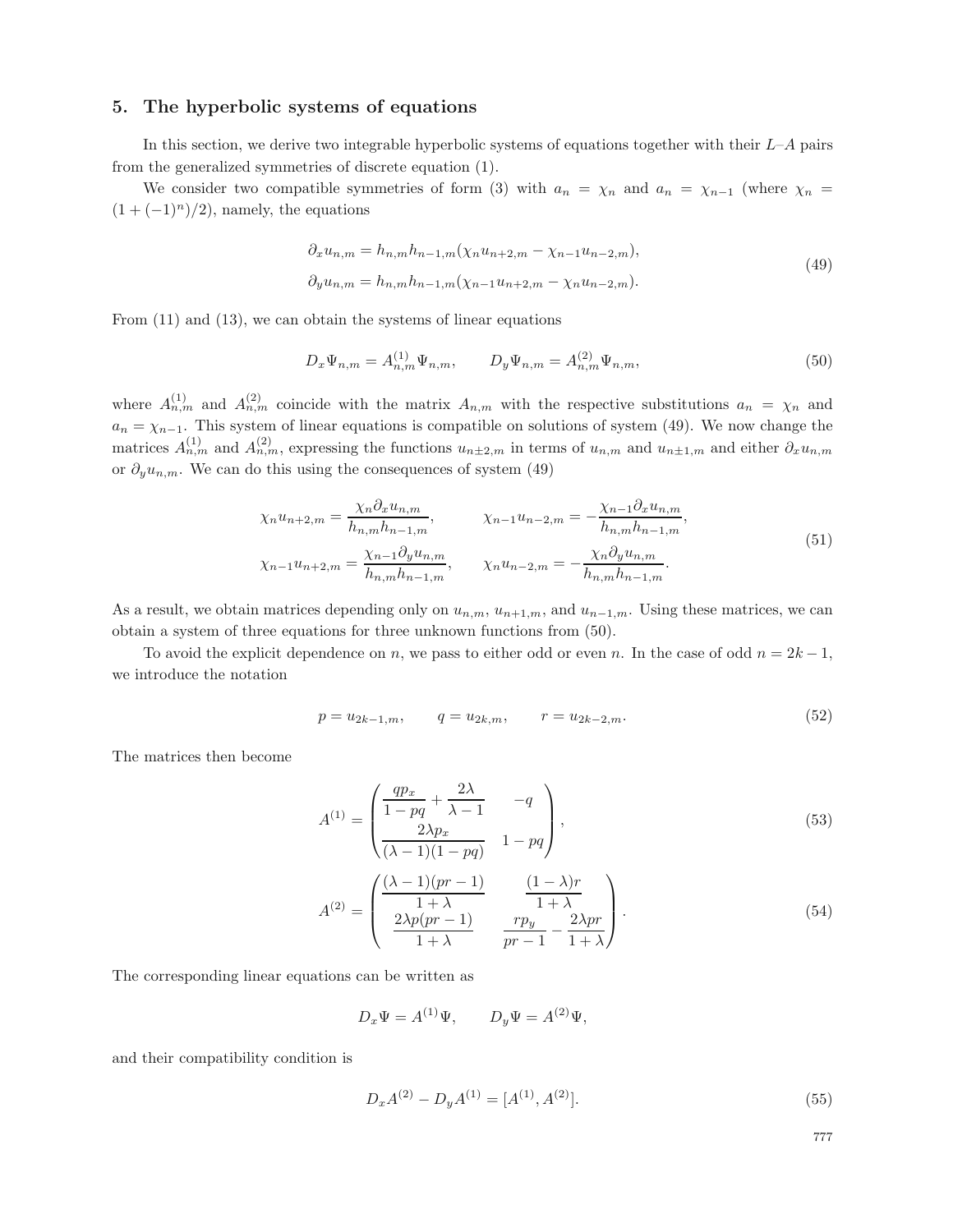This matrix equation is equivalent to the hyperbolic system

$$
\frac{\partial^2 \log p}{\partial x \partial y} + \frac{p_x p_y}{p^2 (pq - 1)(pr - 1)} + (pq - 1)(pr - 1) = 0,
$$
  
(pr - 1)qy + qrpy - r(pq - 1)(pr - 1) = 0,  
(pq - 1)r\_x + qrp\_x + q(pq - 1)(pr - 1) = 0. (56)

We thus obtain integrable system (56) of three hyperbolic equations together with  $L-A$  pair (53)–(55). If  $u_{n,m}(x, y)$  is the general solution of Eqs. (49), then functions (52) satisfy system (56) for any k and m.

For even values  $n = 2k$ , we obtain the same hyperbolic system up to the involution  $x \leftrightarrow y$ . In both cases, regardless of the parity of  $n$ , the first equation in (56) can be written as

$$
\frac{\partial^2 \log u_{n,m}}{\partial x \partial y} + \frac{\partial_x u_{n,m} \partial_y u_{n,m}}{u_{n,m}^2 (u_{n,m} u_{n-1,m} - 1)(u_{n,m} u_{n+1,m} - 1)} + + (u_{n,m} u_{n-1,m} - 1)(u_{n,m} u_{n+1,m} - 1) = 0,
$$
\n(57)

and this is just a  $(2+1)$ -dimensional chain (m is an external parameter) similar to the  $(2+1)$ -dimensional generalization of the Toda chain [17]. Any compatible solution  $u_{n,m}(x, y)$  of Eqs. (49) is also a solution of chain (57). The integrability problem of chain (57) is not studied in this paper and remains open.

To obtain the second hyperbolic system, we consider the pair of generalized symmetries

$$
\partial_x u_{n,m} = h_{n,m} h_{n-1,m} (\chi_n u_{n+2,m} - \chi_{n-1} u_{n-2,m}),
$$
  

$$
\partial_z u_{n,m} = (-1)^n \frac{u_{n,m}^2 + u_{n,m+1} u_{n,m-1}}{u_{n,m+1} + u_{n,m-1}},
$$
\n(58)

which are compatible on solutions of discrete equation  $(1)$ . The corresponding auxiliary linear problem has the form

$$
D_x \Psi_{n,m} = A_{n,m}^{(1)} \Psi_{n,m}, \qquad D_z \Psi_{n,m} = B_{n,m} \Psi_{n,m}.
$$

Here, the matrix  $A_{n,m}^{(1)}$  is defined as in the preceding case. The matrix  $B_{n,m}$  is given by formula (20).

The matrix  $A_{n,m}^{(1)}$  is transformed using formulas (51). We eliminate  $u_{n,m-1}$  from the matrix  $B_{n,m}$  using the second equation in (58). To eliminate the explicit dependence on n, we pass to odd  $n = 2k - 1$  and introduce the notation

$$
p = u_{2k-1,m}, \qquad q = u_{2k,m}, \qquad r = u_{2k-1,m+1}.\tag{59}
$$

As a result, we obtain the same matrix  $A^{(1)}$  given by (53) and the matrix

$$
B = \frac{1}{p-r} \begin{pmatrix} (\lambda - 1)(p_z + p) & \frac{(1 - \lambda)(p_z + r)}{p+r} \\ \lambda(p+r)(p_z + p) & \frac{(p-r)(p_z - p)}{p+r} - \lambda(p_z + r) \end{pmatrix}.
$$

In this case, instead of (55), we obtain the matrix relation

$$
D_x B - D_z A^{(1)} = [A^{(1)}, B].
$$
\n(60)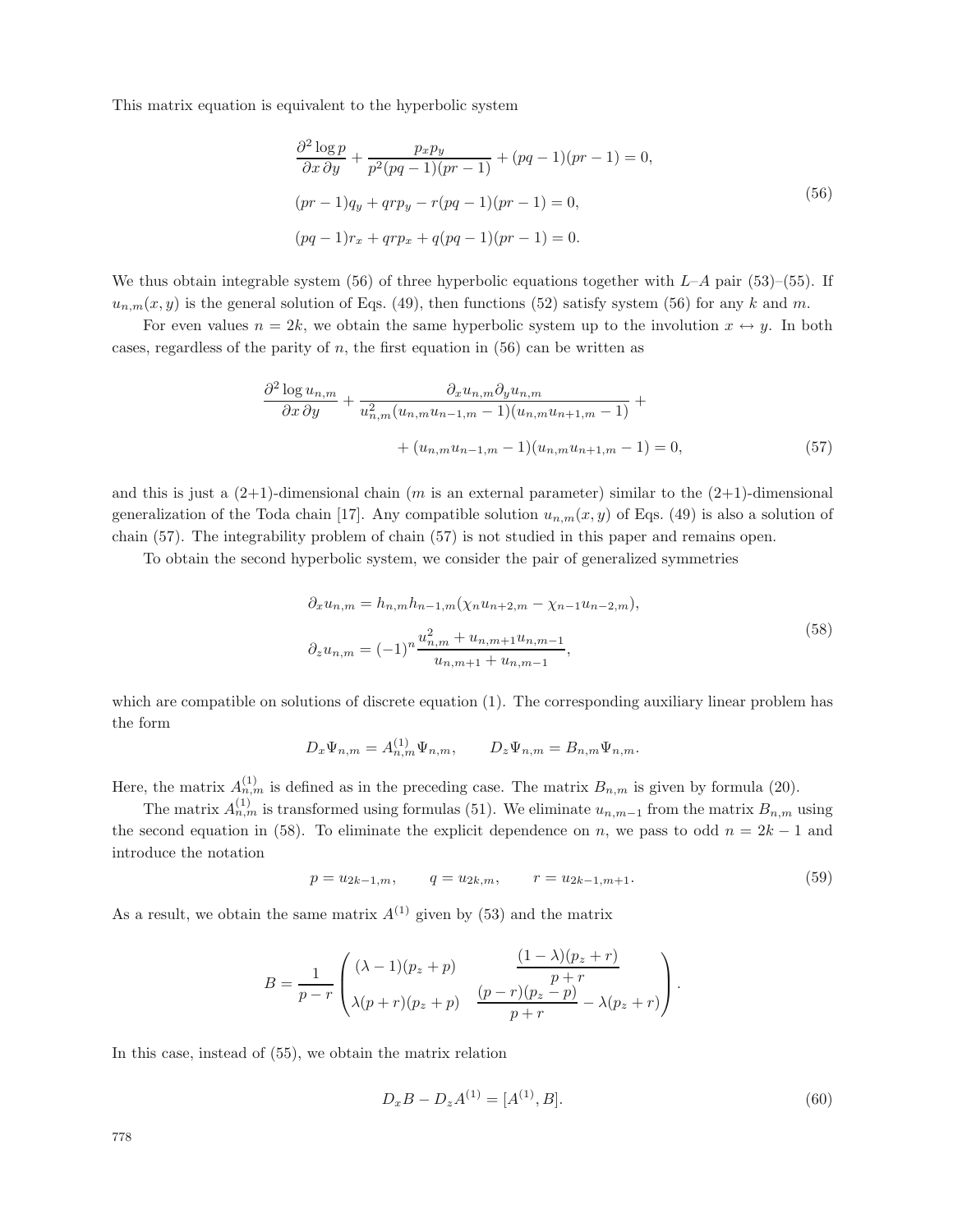Relation (60) is equivalent to the hyperbolic system

$$
\frac{\partial^2 \log p}{\partial x \partial z} + \frac{(p_z - p)(p - r)p_x}{p^2(p + r)(pq - 1)} + \frac{(p_z + p)(p + r)(pq - 1)}{(p - r)p} = 0,
$$
  
\n
$$
(p^2 - r^2)q_z - 2(qr - 1)p_z - q(p^2 + r^2) + 2r = 0,
$$
  
\n
$$
(pq - 1)r_x - (qr - 1)p_x - (p + r)(pq - 1)(qr - 1) = 0.
$$
\n(61)

Depending on the choice of either even or odd n and on whether the function  $u_{n,m+1}$  or  $u_{n,m-1}$  is eliminated from the matrix  $B_{n,m}$ , there are four variants of the hyperbolic systems, but they are equivalent up to simple point transformations.

The case of generalized symmetries (49) compatible with each other without any additional assumption is analogous to the examples considered in [12], [28]. The second case of generalized symmetries (58) compatible on solutions of discrete equation (1) is apparently new.

In the second case, we can also construct a  $(2+1)$ -dimensional chain similar to  $(57)$ , but it is nonautonomous and rather cumbersome, and we therefore do not write it here.

We can eliminate r or q from systems  $(56)$  and  $(61)$  using the respective second or third equation. In this case, we obtain hyperbolic systems of two equations analogous to the systems presented in [12], [28], but these systems contain square roots and are complicated.

## **6. Conclusion**

We have constructed the  $L-A$  pair for discrete equation (1) and have shown that this equation differs from the known examples from the standpoint of  $L-A$  pairs.

Most of the known integrable discrete equations of form  $(6)$  have  $L-A$  pairs of the form

$$
(T_n - N_{n,m})\Psi_{n,m} = 0, \qquad (T_m - M_{n,m})\Psi_{n,m} = 0 \tag{62}
$$

with  $2\times 2$  matrices  $N_{n,m}$  and  $M_{n,m}$ . There are also discrete analogues of the Tzitzéica equation with  $3\times 3$ matrices in  $L-A$  pair (62). The  $L-A$  pair of our Eq. (1) has the form

$$
(T_n^2 - N_{n,m})\Psi_{n,m} = 0, \qquad (T_m - M_{n,m})\Psi_{n,m} = 0
$$
\n(63)

with the  $2\times 2$  matrices.

In Sec. 4, we constructed two hierarchies of generalized symmetries in both the directions  $m$  and  $n$  for Eq. (1). These hierarchies turn out to be of different types: there are symmetries of any natural order in the direction  $m$ , while we have only even-order symmetries in the direction  $n$ . For other known examples, both hierarchies are of the same type.

The hierarchies of the conservation laws constructed in Sec. 3 also turn out to be of different types. There are conservation laws of any order in the direction  $m$ , while there are only odd-order conservation laws in the direction n.

Equation (3) with  $a_n = 1$  belongs to the class of autonomous equations of form (22) and is the lowest representative of its hierarchy. We could expect that it is an analogue of Itoh–Narita–Bogoyavlensky chain (24). Our study shows that Eq. (3) with  $a_n = 1$  is closely related to the known integrable Tsuchida system (8), whose symmetry properties are close to those of the relativistic Toda chain.

Other known integrable chains of form (22) have  $L-A$  pairs (23) with either  $2\times 2$  or  $3\times 3$  matrices. Our example of Eq. (3) with  $a_n = 1$  differs from them because the  $L-A$  pair has form (25) with  $2 \times 2$  matrices.